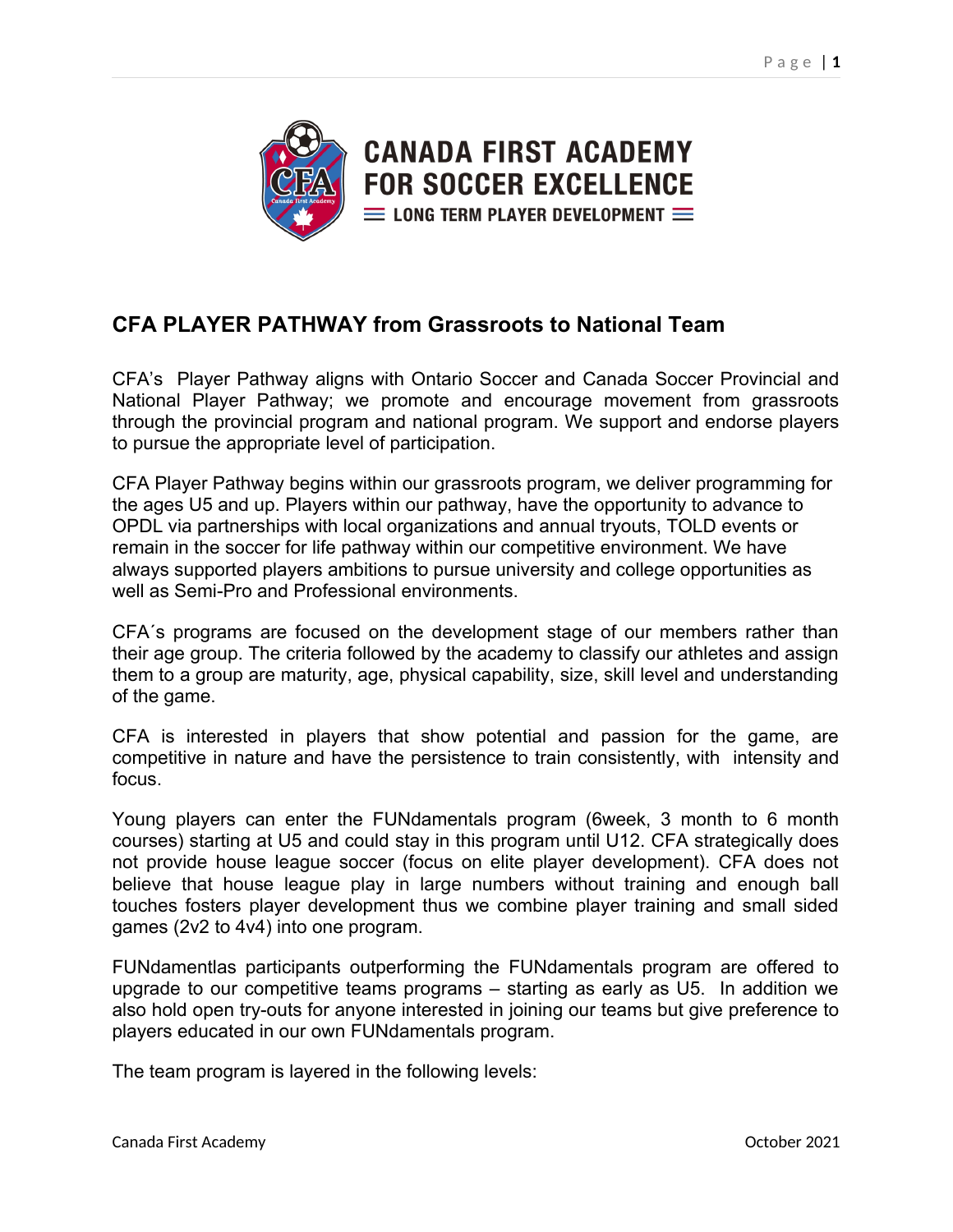Bambini: age U5 to U7

Players outperforming the Fundamentals sessions are entered into this pre-team training environment where they train twice weekly and play internal small sided games on a specific additional small sided games day. Players with excellerated development level at U7 will be added to the U8 team as call ups and participate in the U8 festivals.

## U8:

This children participate in a pool of teams in district festivals where at each festival the numbers of teams are defined a couple of weeks before. We typically split in as many teams as possible with 2 subs per team to allow a lot of playing time. Game format in the district 5v5 (4+GK)

U9 and U10

Game format 7v7. We typically combine the players playing in 7v7 format to allow for consistent tactical coaching in regards to the 7v7 format.

U11 and U12:

Game format 9v9, similar approach as above.

Competitive Stream:

Teams U13 to U17 at the moment, they play in district and regional leagues. Starting U13 exceptional CFA athletes will be sent to Talent on Day (TOD) events of Ontario Soccer to enter the provicial team screening process. Currently CFA has no OPDL team and cooperates with OPDL teams on the further development of stand out players. As CFA develops the age groups to U21 in the coming years we will evaluate participation in the OPDL for the age groups U13+. CFA will also intends to provide competitive adult soccer at a later stage of its development.

Once players are part of one of our teams, they get profiled and evaluated twice a year; based on this, the respective head coach further plans the development of the athlete.

The best players of the academy get exposed to German pro club training for 1 week a year to assess their skill level alongside elite european players and enter the pro level scouting system. CFA suppports its players to secure college, university scholarships or persue semi-pro or professional contracts. Sof ar 2 former CFA players are currently entered in the U14 of Toronto FC, 2 players are playing for Sevilla Academy in Spain. ! Player is playing in a 3rd league team in Portugal.

CFA players have been training in weekly guest trainings at Bayern Muenchen, FC Ingolstadt, SpVgg Unterhaching, 1860 Muenchen, FC Ismaning. We hosted guest coaches for our scouting camps from SpVgg Unterhaching, SV Werder Bremen, Bayerischer Fussball Verband (Bavarian Soccer Association), Berlin Fussball Verband (Berlin Soccer Association)